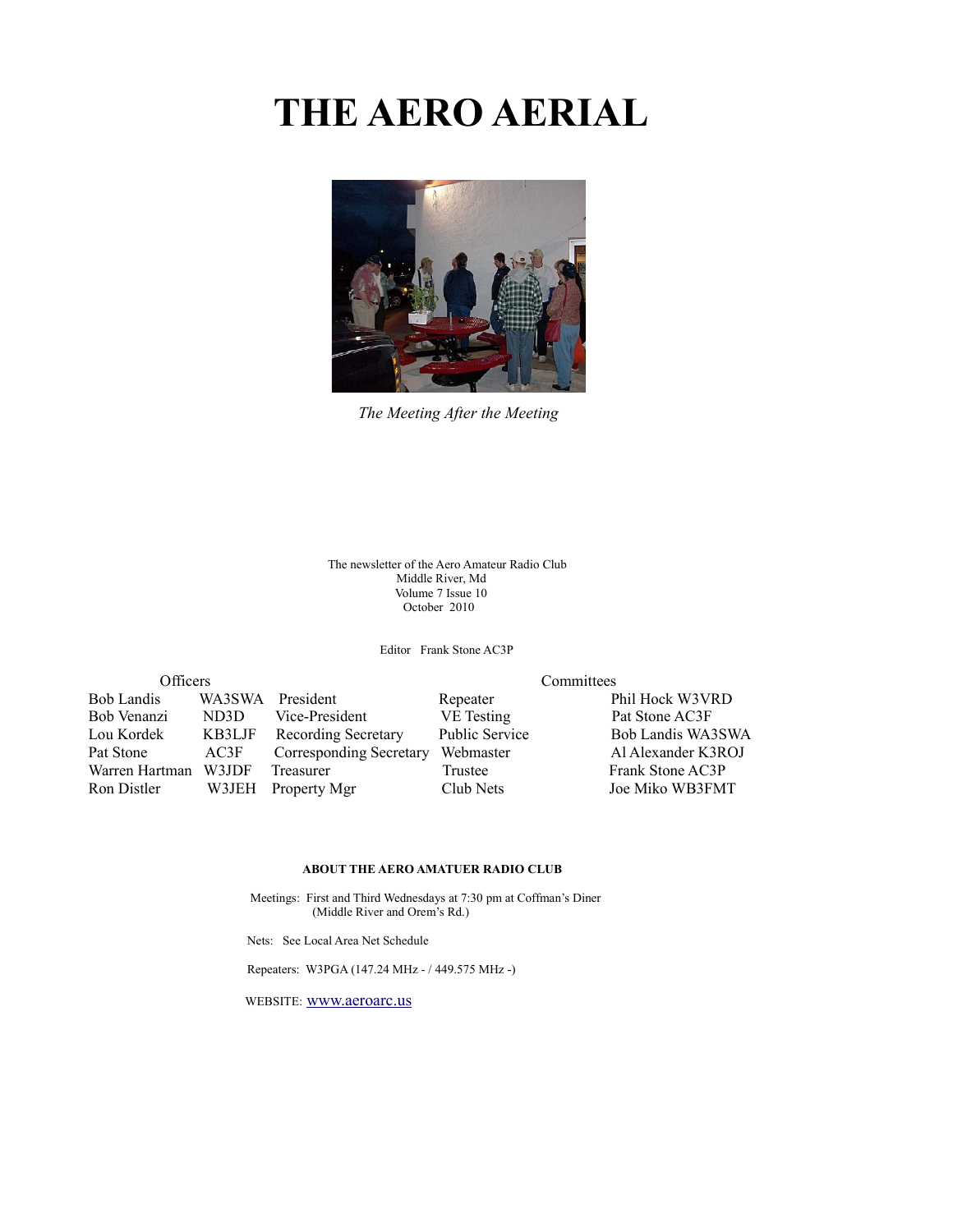#### **LOCAL AREA NETS**

| Day        | Time              |         | <b>Frequency (MHz) NET NAME</b>  |
|------------|-------------------|---------|----------------------------------|
| Daily      | $9 - 10$ am       | 147.03  | <b>ORIOLE</b> Net                |
| Daily      | $5:30 - 6$ pm     | 3.820   | Maryland Emergency Phone Net     |
| Daily      | $6:30 - 7$ pm     | 146.670 | Baltimore Traffic Net            |
| Daily      | 7 pm and 10 pm    | 3.643   | Maryland/DC/Delaware Traffic Net |
| $1st$ Tues | $7:30 \text{ pm}$ | 145.330 | Baltimore ARES Net               |
| $2nd$ Tues | $7:30 \text{ pm}$ | 146.670 | Baltimore County RACES Net       |
| $2nd$ Wed. | 8 pm              | 28.445  | <b>AERO ARC Net</b>              |
| $4th$ Wed  | 8 pm              | 147.240 | <b>AERO ARC Net</b>              |
| $5th$ Wed. | 8 pm              | 449 575 | <b>AERO ARC Net</b>              |

*The Aero Quantum Mechanics Net: Anytime any Frequency contact WB3FMT. The last one was , on 449.575 MHz on Tuesday 8 pm on March 30<sup>t</sup> . Who knows where or when the next on may be?*

### **Net Reports August**

#### **10 Meters: WB3FMT(NCS) W3JEH AC3P KA3SNY**

#### **2 Meters: WB3FMT(NCS) AC3P W3VRD KA3SNY K3ROJ KB3VAE**

#### **Station Activities**

**AC3F** demonstrated her crochet prowess at the Md. State Fair picking up a First Place prize. Call her for untangling coax. **KB3JDE** has a new QTH in Essex. **AI3G** reports working Field Day with the new club in Delaware. **AC3P** worked the September VHF Contest. **KB3PGN** is working the hustings. **KA3SNY** is portable 7. **W3VRD** is working through a pile of QSLs. **KB3JVP** made a rare appearance on the 2 meter net.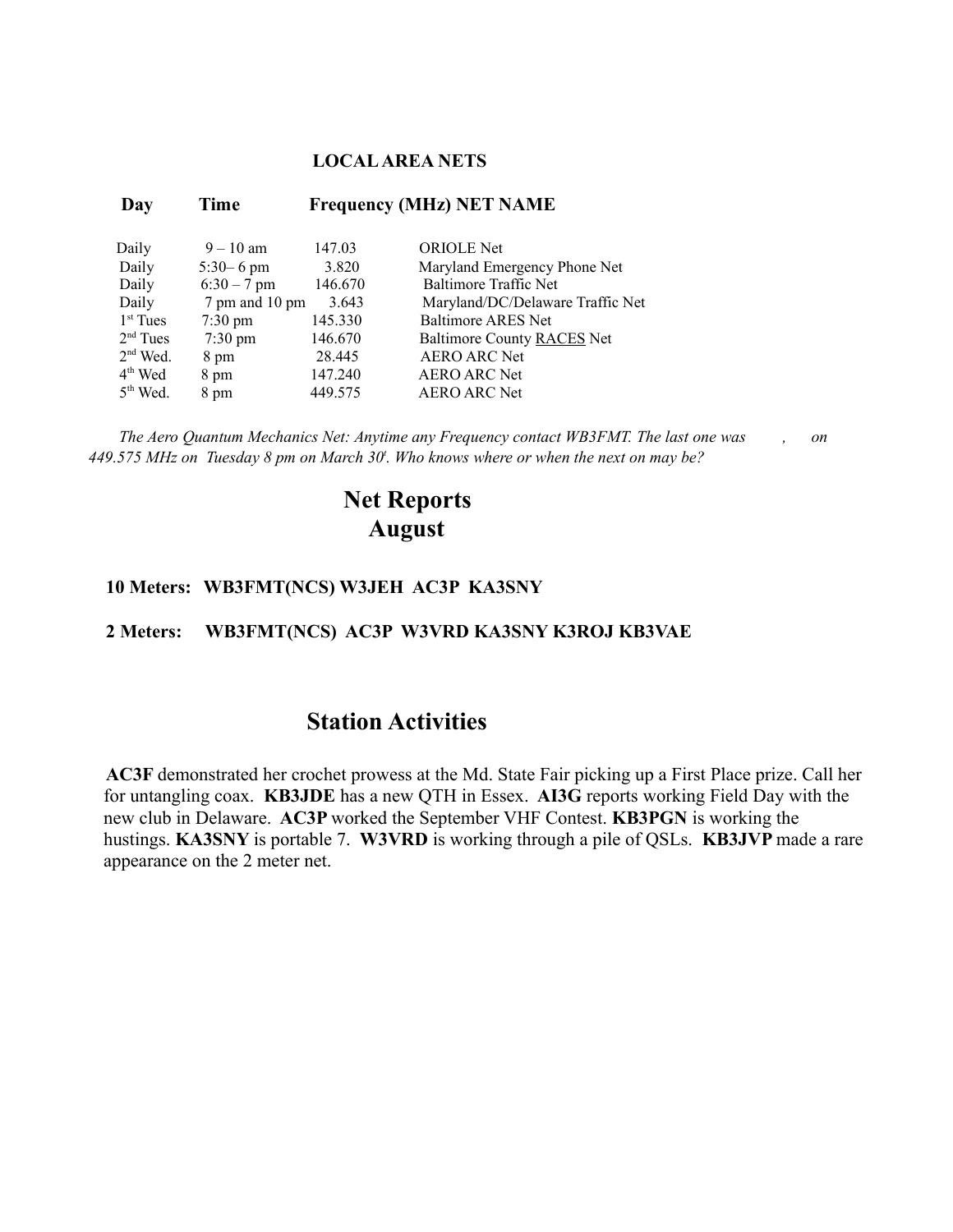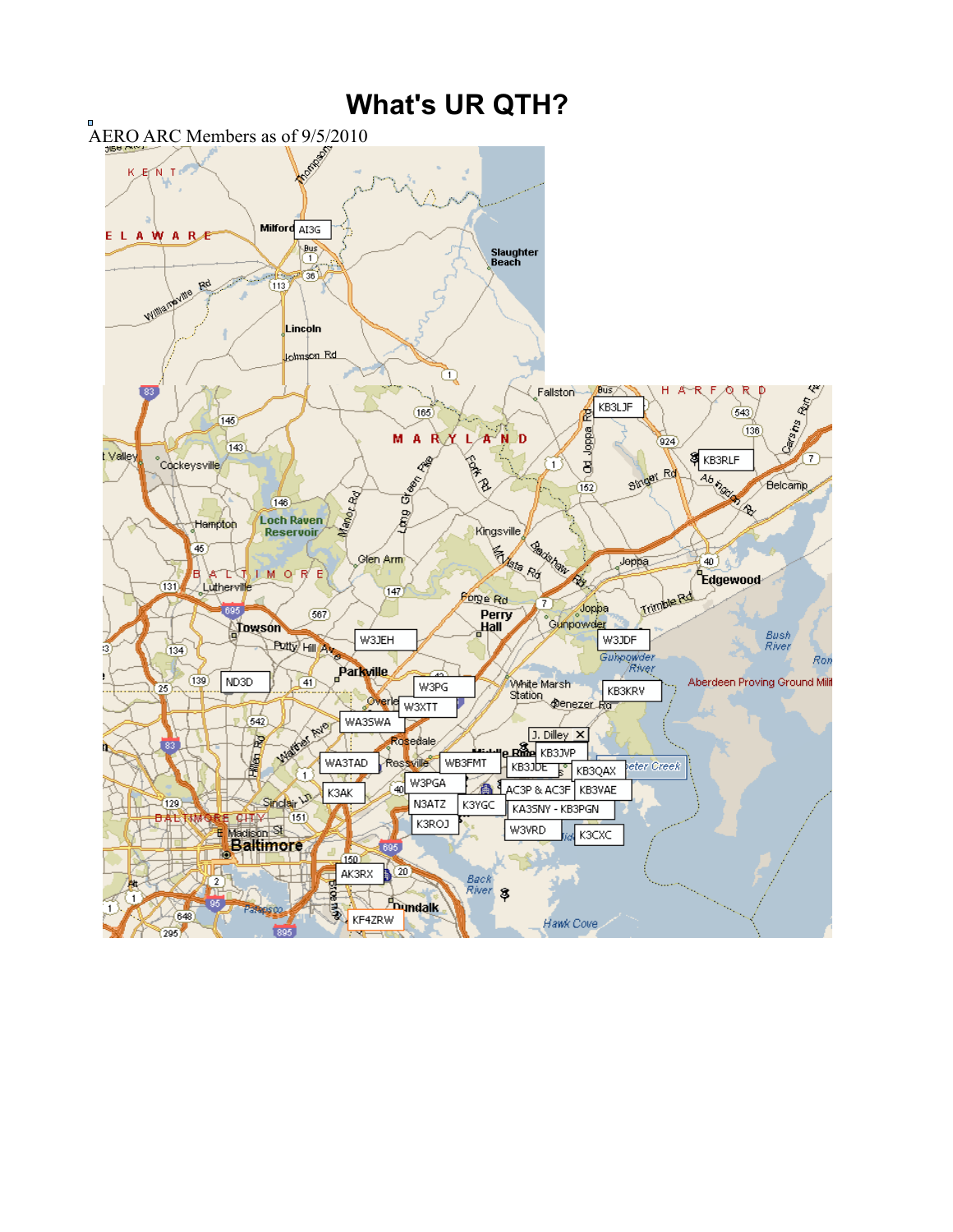## **Public Service Opportunities**

October 16<sup>th</sup>. Baltimore Marathon. Contact Henry Katz KB3NYW [henrykz@earthlink.net.](mailto:henrykz@earthlink.net)

October 16<sup>th</sup> Boy Scout Jamboree On THe Air. Contact Richard Hoerner KB3VAE.

October 31<sup>st</sup> Marine Marathon in Washington DC. See **[www.ncacdc.com](http://www.ncacdc.com/)** for info.

# **VE Counts Are In**

 The ARRL Website has reposted their counts for VEs participating in test sessions. It appears that the AERO ARC Team has the only ARRL Test Session in the MDDC Division. Pat Stone AC3F is second in the division with the number of tests sessions participated. How does the team stand?

AC3F - 70

AC3P – 68

WB3FMT – 31

KB3KRV – 30

 $A$  $B$ <sup> $-$ </sup> $18$ 

ND3D – 13

K3ROJ -12

AK3RX – 10

N3VEJ – 8

K3YGC – 5

 $WA3G - 4.$ 

The November session will wrap up 10 years of testing with Aero sponsorship.

Thanks to all the VE's who have helped over the years.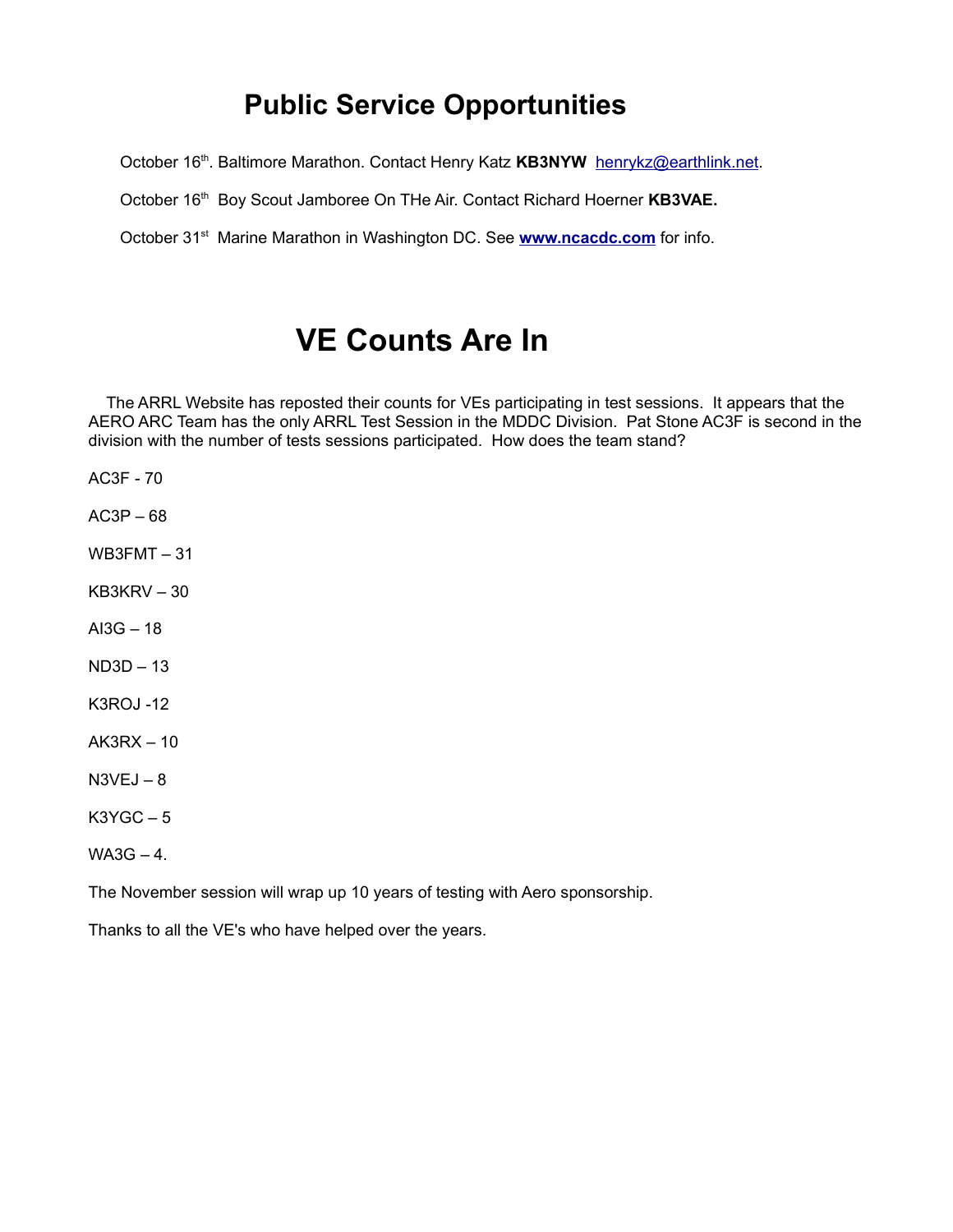

# Blue Moon Net

…..dip didip didip....

Everyone is familiar with the Aero ARC Net Schedule on the second,fourth and fifth Wednesdays the month. Once in a "Blue Moon" we throw in an additional on the air get together on some different band and maybe a different mode.

According to The Old Farmer's Almanac another Blue Moon will occur on Sunday November 21<sup>st</sup>. To celebrate the occassion the Aero ARC will hold a Blue Moon Net on 6 meters FM Simplex. The net will be called at 8 p.m. Local time on 52.54Mhz FM. Everyone is invited to check in.



# **Jamboree On The Air**

CQ Scouts...former Scouts and Scouters....October 16<sup>th</sup> Scouts around the world will participate in the 53<sup>rd</sup> annual Jamboree on the Air. This event is a good way to introduce scouts to the world of Amateur Radio Communications. Amateur operators will team up with scout units to allow youth to talk to each other on the air.

The Aero Club is planning to participate this year by setting up a field station at Camp Spencer in Broadcreek Scout Reservation in Harford County operators are needed to help with setup and on the air activity.

Anyone interested in helping should contact Richard Hoerner KB3VAE at the first meeting in October ..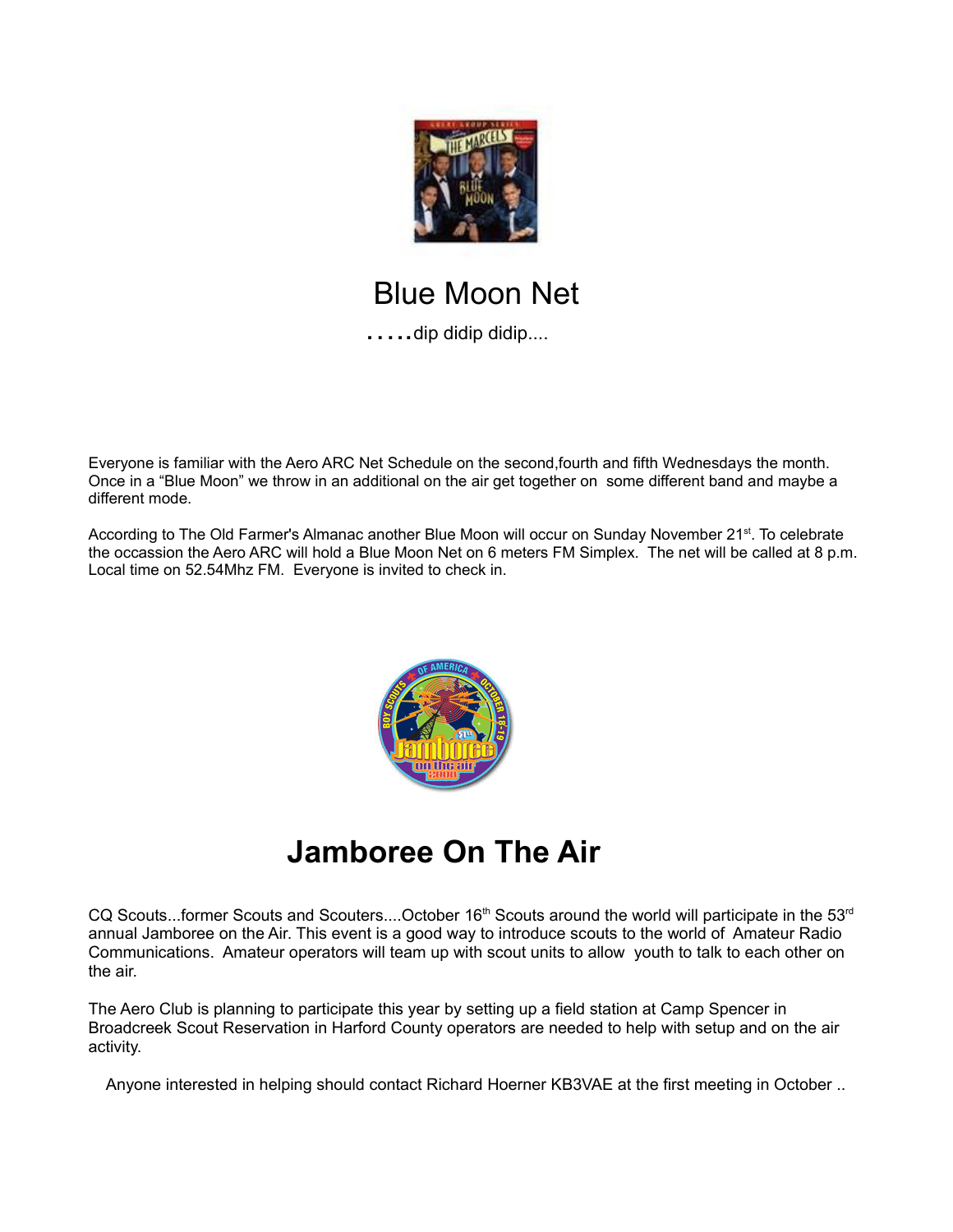

## October 2010

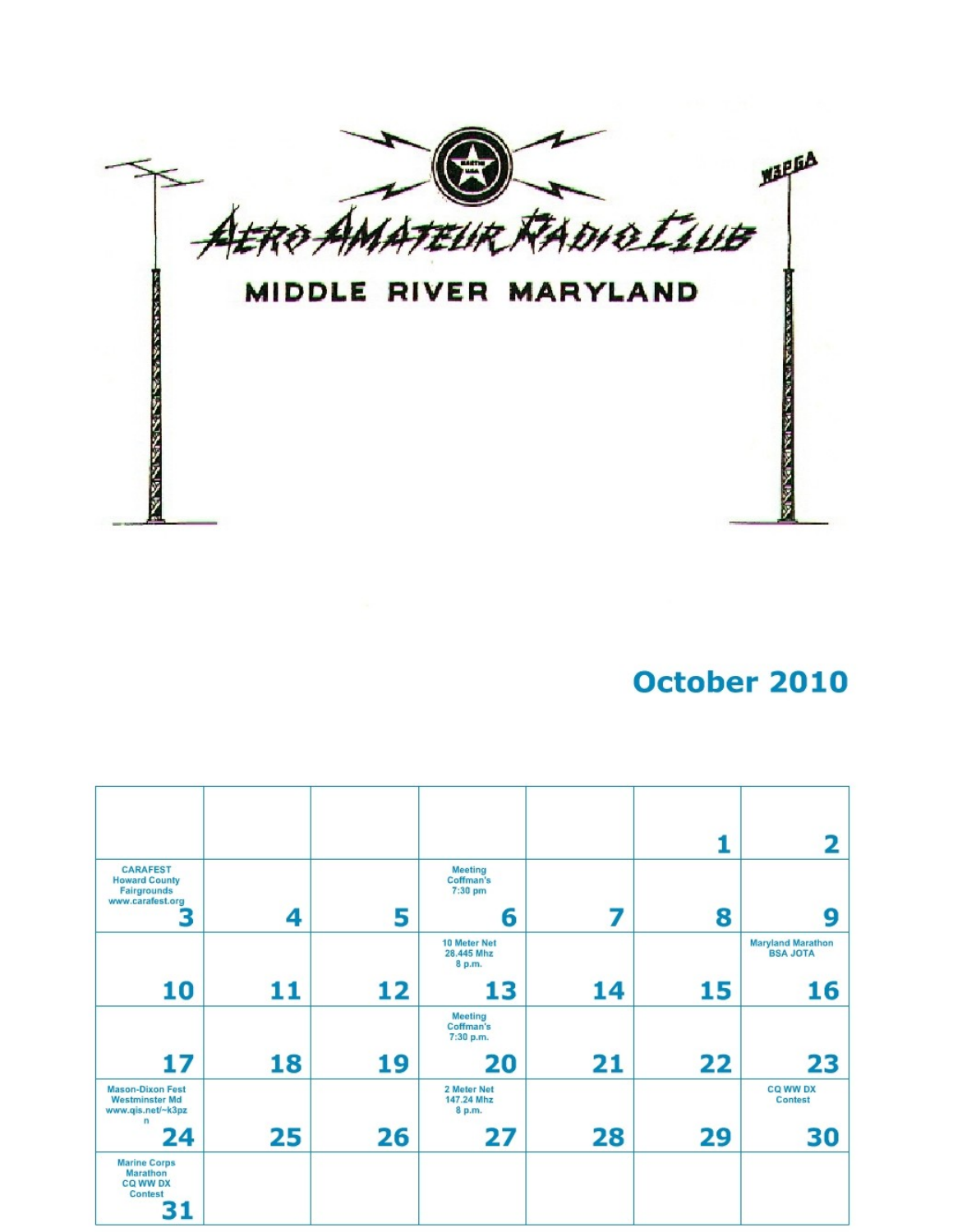# "Mt. Essex" New WEBSITE



As visitors to the Aero Club's Webite may have noticed, there are some pages dedicated to Amateur Astronomy known as "Mt. Essex Observatory". The pages contain photos of celestial objects taken by Aero Club members Joe WB3FMT and Frank AC3P.

Frank and Joe have started a separate Website under the name "Mt. Essex Observatory" to display more pictures of celestial events over the past 50 years.

The website address is [http://home.comcast.net/~frank-stone/Mt%20Essex/mtessex.htm.](http://home.comcast.net/~frank-stone/Mt%20Essex/mtessex.htm)

Take look at the new pictures as Frank and Joe post them and check out the list of upcoming sky events for each month.

## **ARRL Gets An Asteroid**

The International Astronomical Union which has the sole authority to name stars, planets comets etc. has designated Asteroid 31531 as "ARRL".

The minor planet was discovered by Joe Montani, W7DXW, a research scientist, with the University of Arizona Near-Earth Asteroid Lunar and Planetary Lab. Joe requested that the object previously known as 1999-CQ-137 be renamed ARRL. Joe's request was approved on July 27<sup>th</sup>.

Asteroid ARRL is 2.5 – 4 miles long and about 251 million miles from Earth, currently in between Libra and Scorpius at magnitude 19.5. (*Joe we need a larger scope. Ed*.).